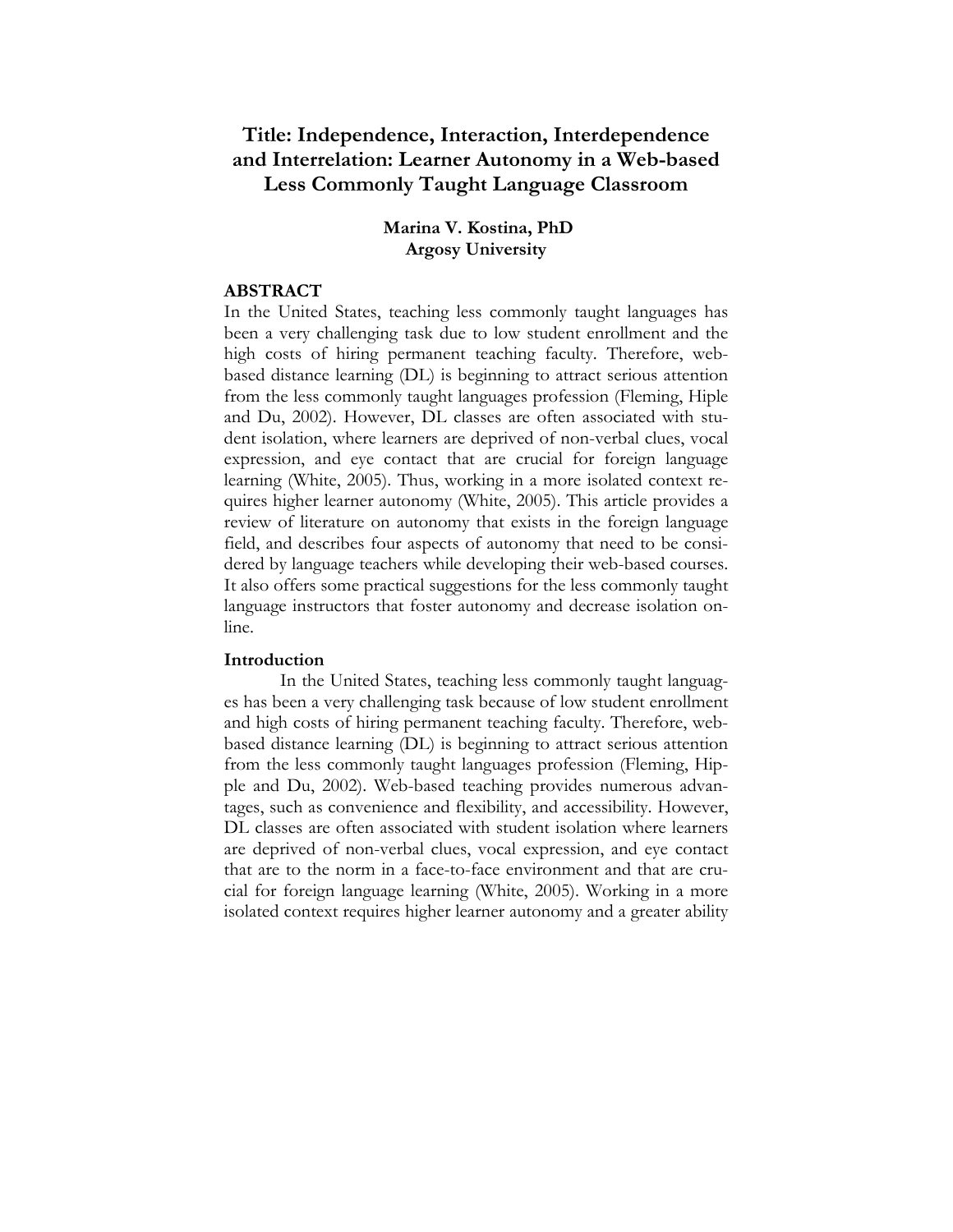to maintain initial motivation without face-to-face support and/or encouragement from the teacher (White, 2005).

Over the past several decades there has been a remarkable growth of interest in the concept of student autonomy in foreign language education. Autonomy has become a *buzz word* (Little, 1991, p. 2) in language learning research as a result of the shift towards communicative approaches in teaching languages that put the student in the center of the learning process (Wenden, 1998). Autonomy is an "ability to have and to hold the responsibility for all the decisions concerning all aspects of this learning" (Holec, 1981, p. 3). It is both a social and an individual construct, which involves the personal development of each student and, at the same time, interaction with others (La Ganza, 2001, 2004). Autonomy can take a variety of forms depending on the learning environment and on learner characteristics, but often autonomous students are expected to assume greater responsibility, to take charge of their own learning (Benson, 2001) and to develop a "capacity for detachment, critical reflection, decision-making, and independent action" (Little, 1991, p. 4). While every learning context requires a degree of independence, motivation, and discipline from a learner, these aspects are especially critical in foreign language DL, where the student is largely self-directed and unsupervised and is expected to be more autonomous. When students are more autonomous, "they are likely to be more enthusiastic about learning" (Littlejohn, 1985, p. 258) and will develop a focused and a purposeful approach towards their language acquisition process (Camilleri, 1997; Chan, 2001, 2003; Dam, 1995; Little, 1991). Autonomy also promises to resolve the problem of motivation, even for those students who lack enthusiasm (Little, 2001). Learner autonomy, thus, is very important in any educational environment, but especially, it is crucial in foreign language DL.

Despite its importance, there are several challenges related to autonomy in the foreign language DL context. First, a single universal definition of autonomy does not yet exist (Little, 2001). This construct remains obscure, particularly in relation to language learning and teaching at a distance (Benson, 2001). Numerous definitions of autonomy often contain its synonyms, such as "independence" (Sheerin, 1991), "language awareness" (Van Lier, 1996), "selfdirection" (Candy, 1991), and "andragogy" (Knowles, 1980). Auton-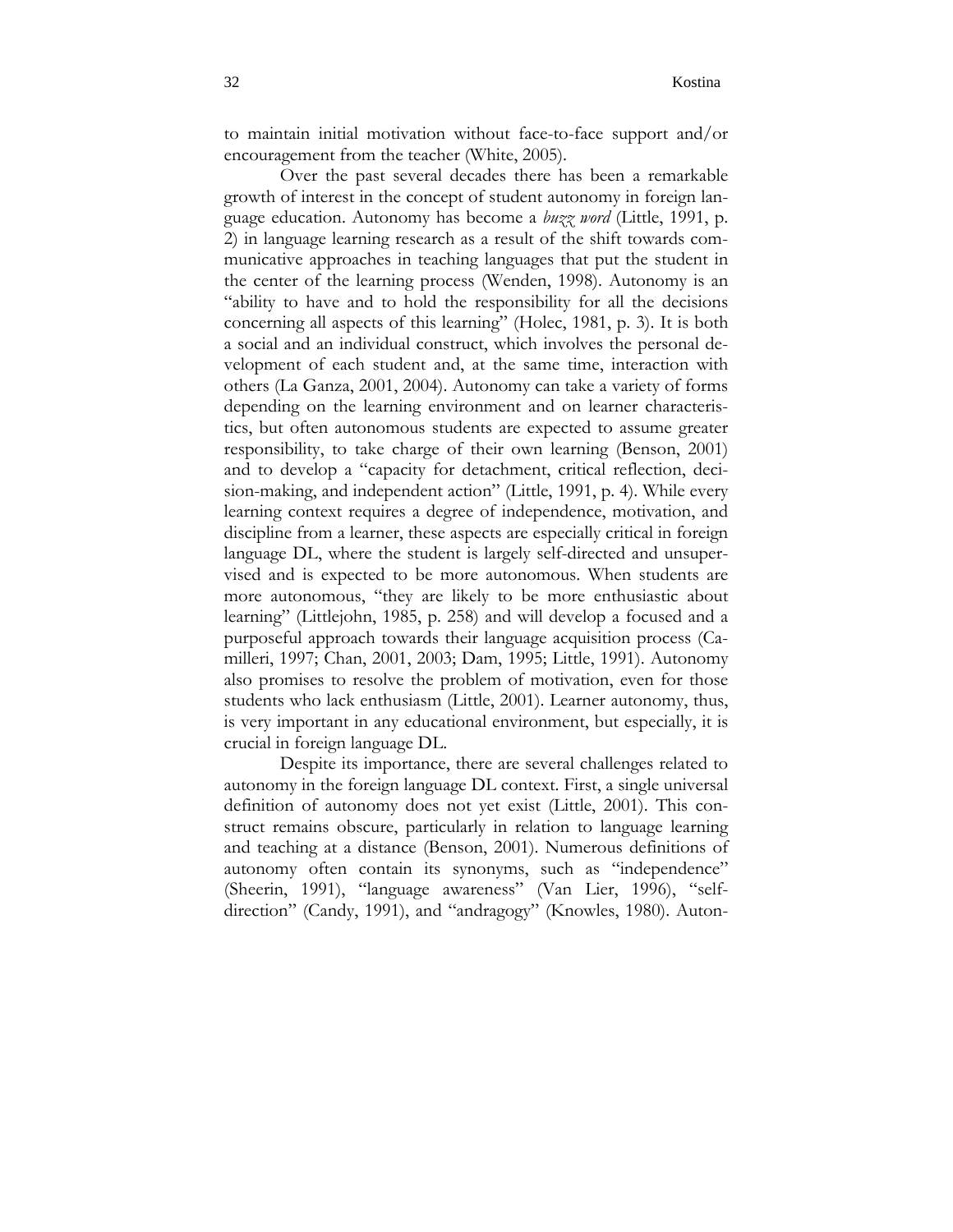omy has also been defined as a capacity or behavior, as learner responsibility or learner control, as a psychological phenomenon or political notion, and as a developmental skill that depends on teacher autonomy (Benson 2001). Most researchers agree, however, that autonomous learners know the purpose for their learning, accept responsibility for it, set their own goals, initiate their learning activities, and are involved in the ongoing revision and evaluation of their work (Holec 1981; Little 1991). Holistically, learner autonomy can be viewed as a combination of cognitive, metacognitive, affective, and social dimensions of language learning that are in constant interaction with one another (Little, 2001; Benson, 2001; White, 2005; La Ganza, 2001, 2004).

Another challenge with learner autonomy in a web-based DL context is that it is often confused with self-learning and selfinstruction. Traditionally, DL has been a very isolated activity where students work on their assignments independently, such as in correspondence courses (Holmberg, 1986). Most DL courses in the past had a pre-set structure in which the outcomes, the pace, and the content of the courses were predetermined by the course writers and not by the students. If we assume that autonomous learners need to be "able to make significant decisions about what is to be learned, as well as how and when to do it" (Van Lier, L., 1996, p. 12–13), then it seems that a pre-determined DL environment created obstacles for this process. Distance study today is more than a self-study. According to Holmberg (1989), distance education is "a kind of conversation in the form of two-way traffic" that "occurs through the written or otherwise mediated interaction between the students and the tutors and others belonging to the supporting institution" (p. 27). Learner autonomy, therefore, does not assume self-instruction but presupposes the ability to interact in such traffic.

Finally, technological innovations also bring challenges to the learning process and demand constant growth and expansion of learner autonomy. Students need to exhibit and develop new skills, motivation, and commitment (Kötter 2001; Rogers & Wolff, 2000). They also need to know how to use these high-tech tools to build their language competence and to navigate in a complex, interconnected, and constantly evolving community of peers through discussion forums, chats, blogs, teleconferencing, and other types of inter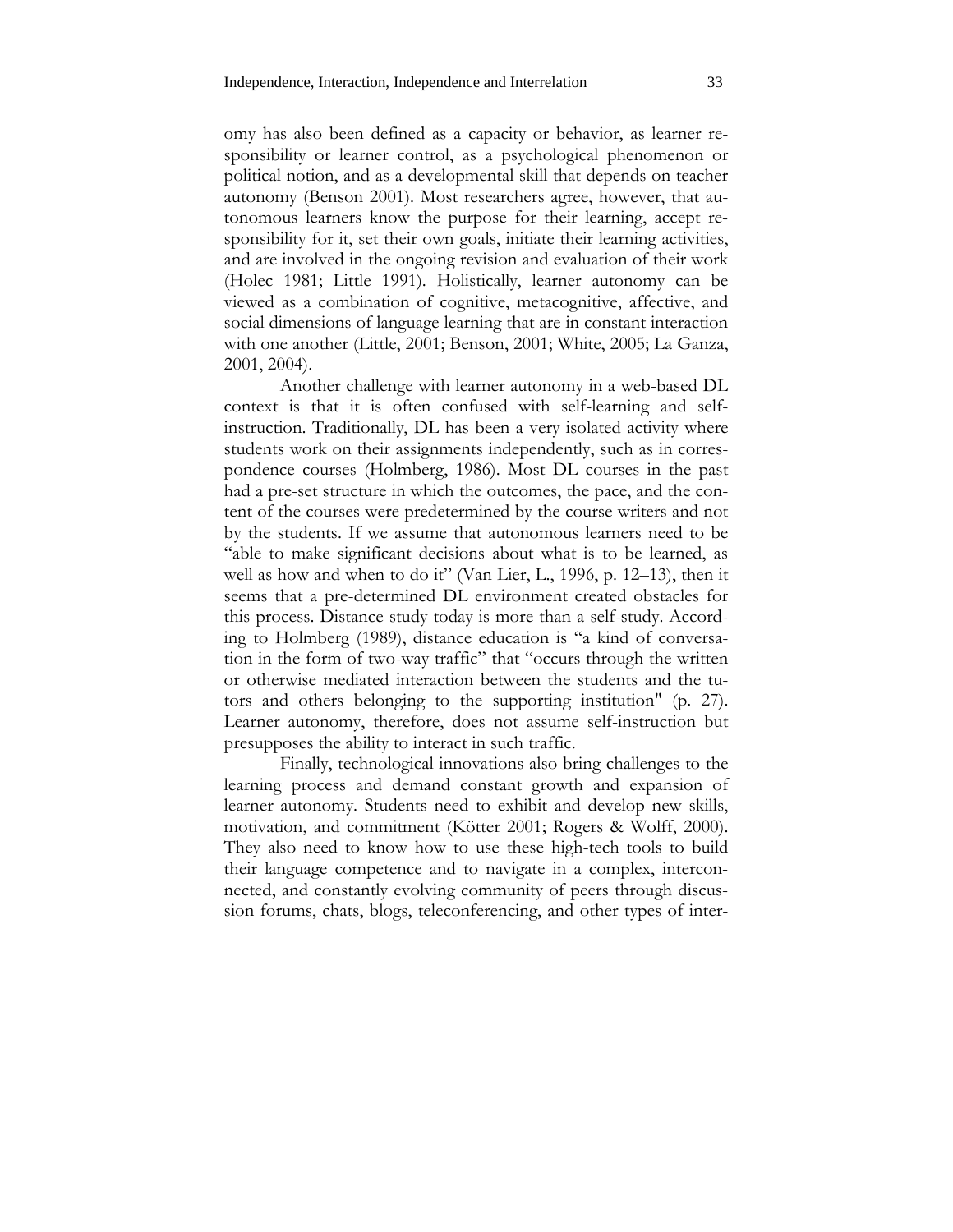active activities that were not previously available (White, 2003). Thus, learners' ability to self-guide their learning process (i.e., to create online identity, to recognize their personal needs and to choose learning opportunities and resources that match these needs) becomes very important in the online classroom (White, 1995). Inevitable technical glitches and slow internet connections may also seriously impair learning and lead to student dissatisfaction with a course resulting in students' withdrawal (Hara & Kling, 1999). These barriers can create the potential for misunderstandings between students and instructors and increase student isolation online.

# **Autonomy in the Foreign Language Context**

There are a number of descriptions of autonomy, but the foreign language field still lacks a theory of autonomous language learning and even fails to provide a unified definition of this concept (Benson & Voller, 1997). Many foreign language scholars either follow a constructivist view of autonomy, which describes this construct as an individual quality, or view it through the social interactionist perspective, which emphasizes the social dimension of autonomy. There are four aspects of autonomy that seem to arise from the literature review: independence, interaction, interdependence and interrelation. Let us examine each of these aspects in more detail below.

### *Independence*

The individual dimension of autonomy (independence) is based on the constructivist psychological theory, according to which people are constantly trying to make sense of the world around them based on their previous experience. "A person's processes are psychologically channelized by the ways in which he anticipates events" (Kelly 1955, p. 46). Kelly (1955) believed that we anticipate events by "construing their replications" (p. 50), which means that we give meaning to events through our interpretation of them. Each individual creates his or her meaning differently. In this way, autonomy is an independent feature that belongs to the learner. Consequently, the learning process is individual and the constructs involved in this process, including autonomy, are also individual. One of the most frequently quoted definitions of learner autonomy that stems from this constructivist world view comes from Henri Holec (1979). In his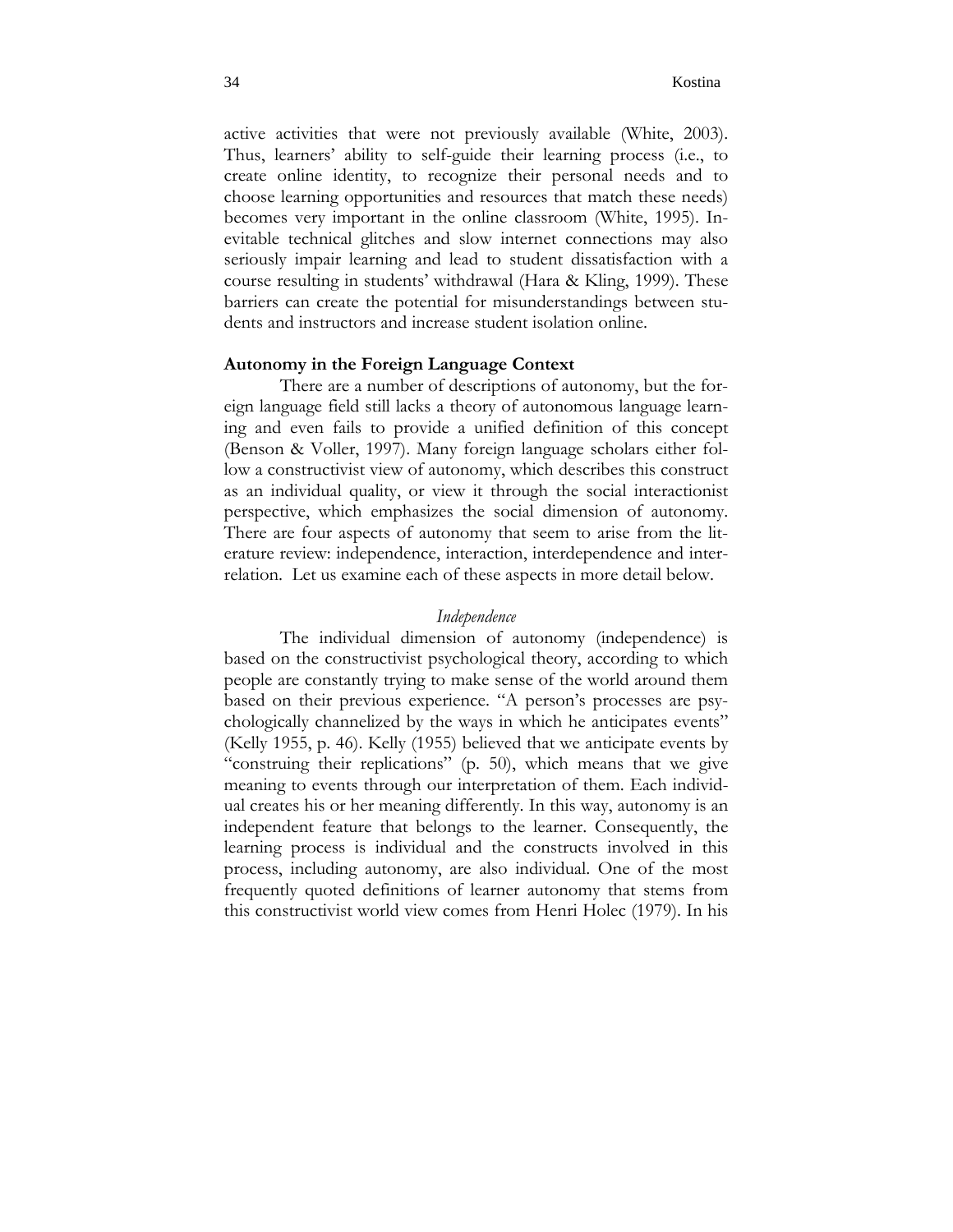paper "Autonomy and Foreign Language Learning," Holec defined autonomy as an "ability to have and to hold the responsibility for all the decisions concerning all aspects of this learning" (p. 3). He believed that such ability involves several decisions on the part of the learner, such as determining objectives, defining contents and progressions, selecting methods and techniques, monitoring the procedure of language acquisition, properly speaking (e.g., rhythm, time, place, etc.), and evaluating what has been acquired (Holec, 1979).

The autonomous learner is capable of making all of the decisions about educational process and taking charge of his or her learning process (Benson, 2001; Holec, 1979). Dickinson (1995) also advocated an individualized view of autonomy and defined it as a "capacity for active, independent learning…. for critical reflection and decision making, as well as the skills necessary to carry out a selfdirected learning program, i.e., the ability to define objectives, define content and so on" (p. 167). The autonomous learner in this set of definitions is a proactive member of the learning process, rather than a passive receiver of learning materials (Boud, 1988; Kohonen, 1992; Knowles, 1975). Holec (1979) added the importance of choice as a necessary means of autonomy development. He referred to individual choice, rather than to collective choice made by a group of students. According to the researcher, knowledge cannot simply be passed on from the teacher to the learner. Each learner observes and controls his or her own learning process and makes decisions (or choices) of what to learn. In order to facilitate such personalized learning process, there must be room in a course for freedom of choice for the individual as well as for groups of learners.

David Little (1991) brought a psychological dimension to the definition of learner autonomy. He believed that autonomy is "essentially a matter of the learner's psychological relation to the process and content of learning, a capacity for detachment, critical reflection, decision-making, and independent action" (Little, 1991, p.4). Little (2000, p 69) combined his older definition from 1991 with Holec's (1981) definition:

> Autonomy in language learning depends on the development and exercise of a capacity for detachment, critical reflection, decision making and independent action (see Little 1991, p. 4); autonomous learners assume responsibility for determin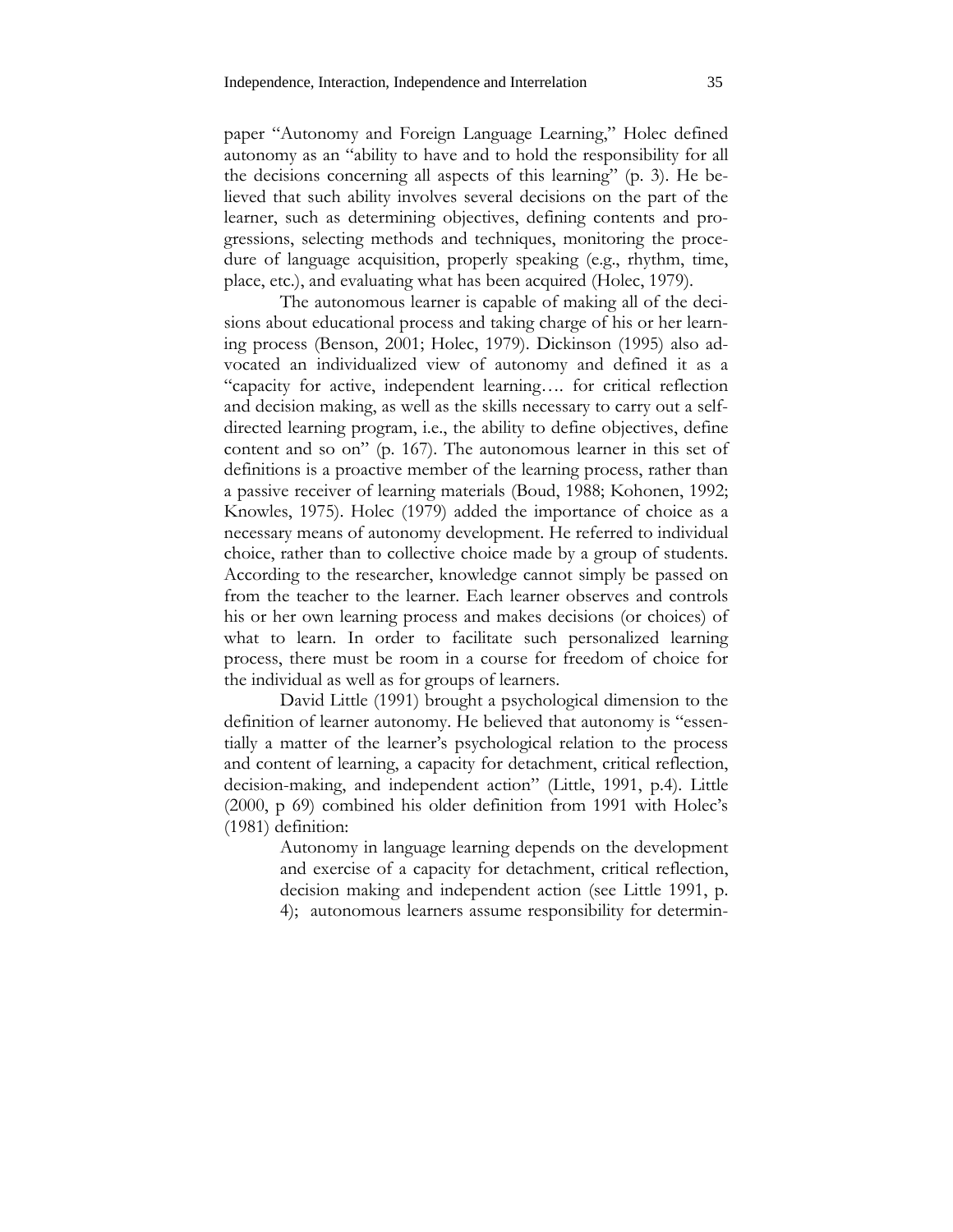ing the purpose, content, rhythm and method of their learning, monitoring its progress and evaluating its outcomes (see Holec, 1981, p. 3).

The assumption here is that the ability to manage the learning experience depends on the underlying psychological capacities of the learner. From this perspective, Holec's (1981) definition described the implementation of autonomy rather than autonomy itself; his definition explained *what* autonomous learners are able to do but not *how* they are able to do it. Wenden (1991) saw learner autonomy as an educational goal and as a learning process, or autonomous learning, not as a product. Autonomy, is thus a developmental concept and a learner is constantly working toward it (Kostina, 2011). The underlying belief here is that there are some things to be achieved by the learner, as well as some ways of achieving these things (La Ganza, 2004).

 Benson (2001) warned us, however, that a view of autonomy that shifts the focus from the internal experience to the process of learning has created a crisis of identity (p. 13) where autonomy is no longer seen as an individual capacity but as a learning process or situation (Benson, 2001; Dickinson, 1995). Benson (2001) maintained that such a definition of autonomy was not accurate, as it presumed that the "individualized self-directed learning" was a "sufficient condition" for autonomy (p. 13). Similar beliefs were exhibited in Hurd's (1998) work, who stated that "if learners are not trained for autonomy, no amount of surrounding them with resources will foster in them that capacity for active involvement and conscious choice, although it might appear to do so" (p. 72–3). White (1995) also supported this idea, stating that "a self-instruction context for learning does not automatically equate with learner autonomy, but autonomy may arise and develop within the learner as a response to the specific demands of a self-instruction context" (p. 209). The view of autonomy as an individual characteristic has brought many important insights to the field of foreign language DL but also has limited its understanding. It has negated the very nature of this construct, which includes a social dimension, as autonomy is only meaningful in relation to others (La Ganza, 2004).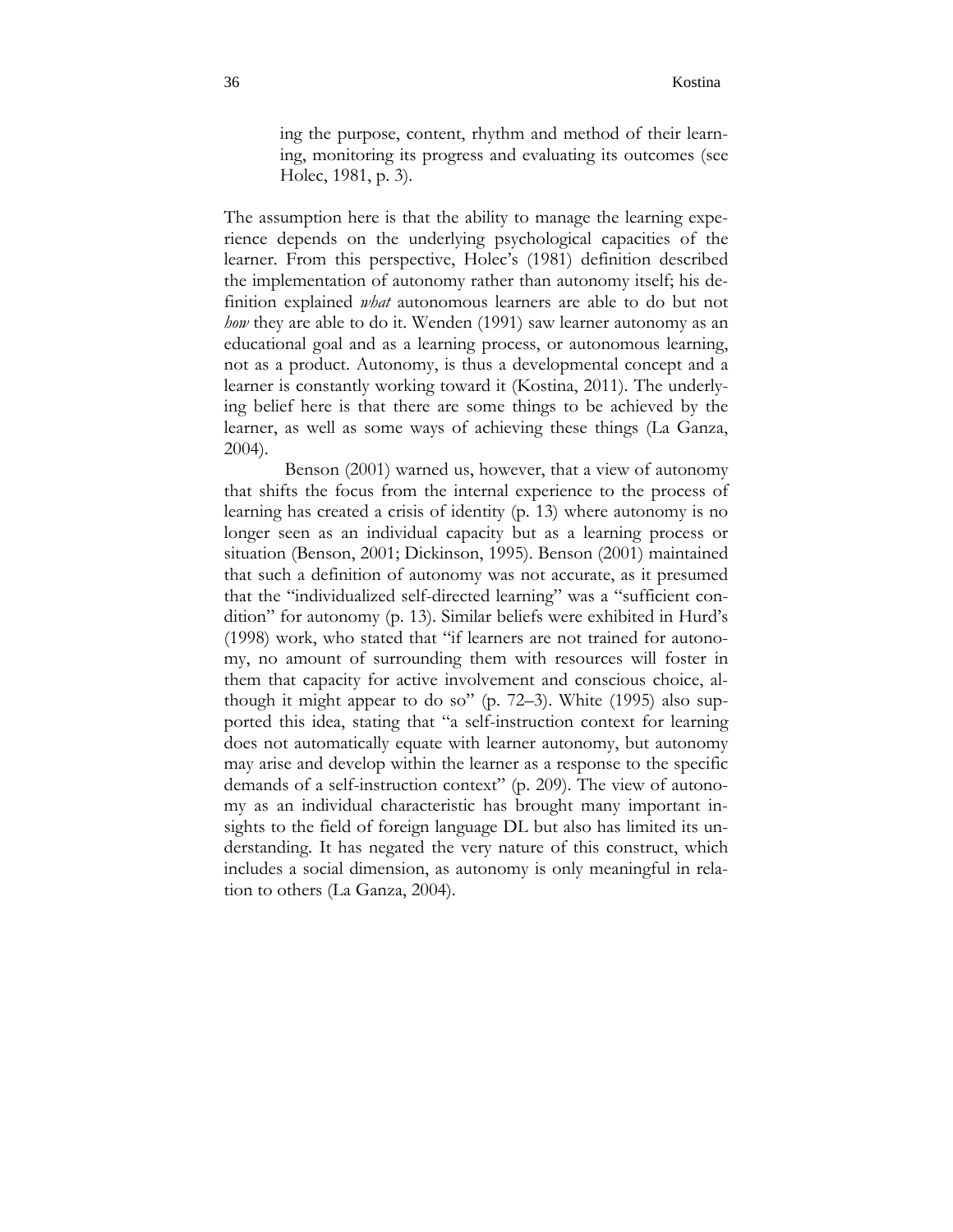#### *Interaction*

The social view of autonomy is based on the Social Interactionism perspective, according to which we do not learn in isolation but through our interactions with others (Vygotsky, 1978). Vygotsky's *zone of proximal development* is the gap between what learners can achieve on their own and what they can achieve in collaboration with others. Both Kohonen (1992) and Little (1996) considered the idea of collaborative learning through social interaction to be central for learner autonomy because it allows the development of reflective and analytic skills in learners. These abilities "depend on the internalization of a capacity to participate fully and critically in social interactions" (Little, 1996, p. 211). The origin of the view of autonomy as a social construct coincided with the wave of communicative language teaching in the 1980s (Breen & Candid, 1980; Canale & Swain, 1980). The followers of the communicative language movement emphasized the importance of interpersonal dimension in language learning and communication was placed at the heart of learning. The focus of language learning was on "the development of the learner's communicative knowledge in the context of personal and social development" (Breen & Candlin, 1980, p. 91). Canale and Swain (1980) introduced the concept of "meaningful communication" as a complement to linguistic knowledge and focused on "use, not usage" (p. 24). The shift to a learner-centered classroom placed importance on the teacher in the development of learners' autonomy. The teacher, in this perspective, played an important role in matching his/her strategies with the appropriate levels of autonomy of their students. Candy (1991) stated that learner autonomy "is not a single, unitary concept, but rather a continuum along which various instructional situations may be placed" (p. 205). Breen and Mann (1997) maintained that autonomy is a "way of being that has to be discovered or rediscovered" (p. 134). They saw the classroom as a "microcosm of the wider world in which the self relates to society" (p. 142). Teachers have an important role in this process, as developing awareness of language learning does not come naturally to most learners; it is the result of conscious effort and practice and instruction. It is essential that an autonomous learner "is stimulated to evolve an awareness of the aims and processes of learning and is capable of critical reflection" (Dam, 1995, p.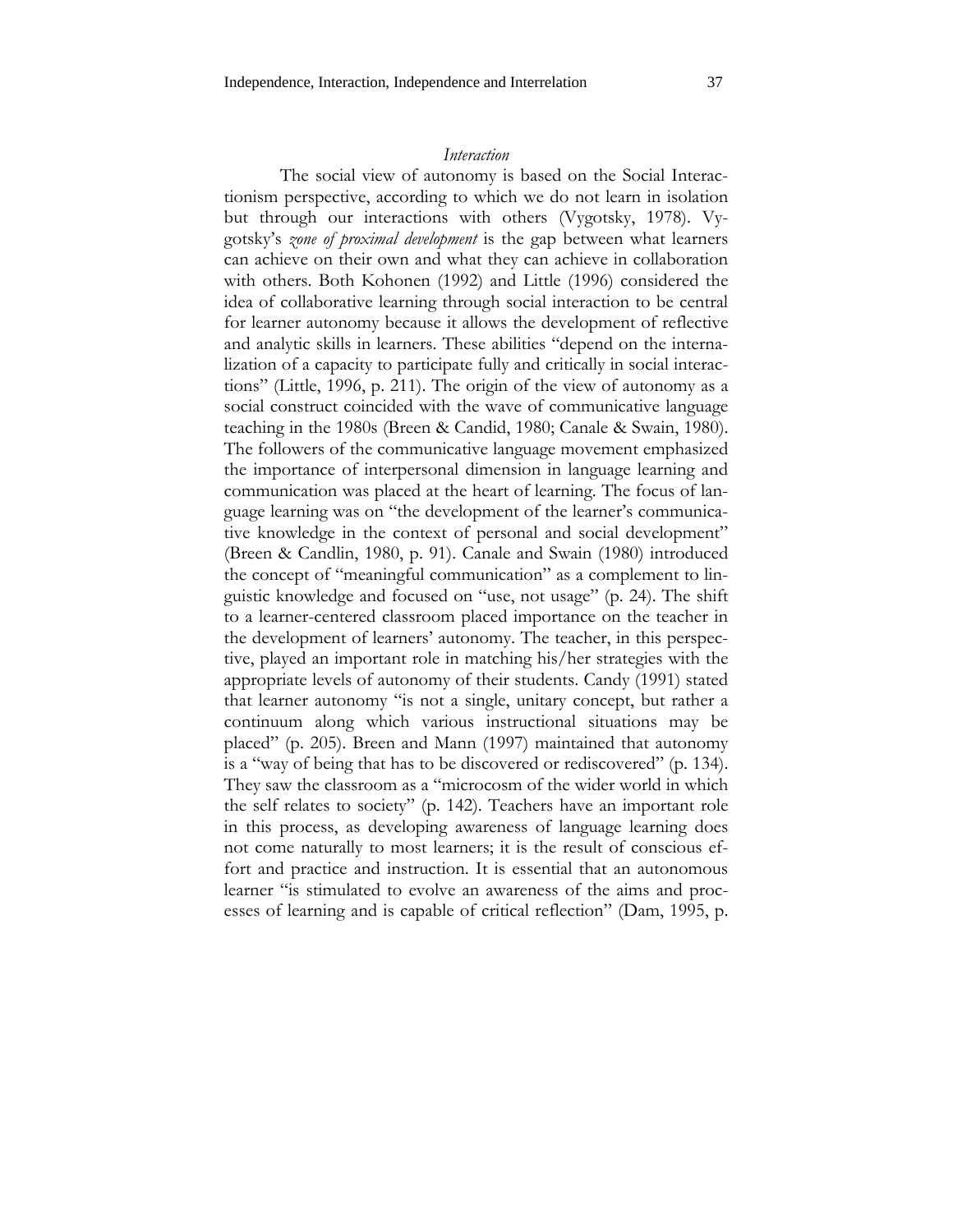2). Murphy (2005) argued that learners must be encouraged to enhance their capacities for reflection and self-direction; they should be given an explicit framework to guide their progress; and they must be provided a clear rationale, encouragement, support, and opportunity to practice within the course materials.

Collaboration with other students also becomes important in this social dimension of learner autonomy. Language skills are acquired with more success when learners participate in personally meaningful activities in the context of social interaction rather than receive knowledge from the materials (Candlin & Byrnes, 1995). Thus, a foreign language is not "a subject to be absorbed but a symbolic medium through which knowledge about an arena of interest might be generated by the learner in society with others, through a focus on the constructive process of learning" (La Ganza, 2004, p. 24). Therefore, both teachers and student peers become an integral part in the process of the development of learner autonomy.

# *Interdependence*

Besides independent and interactive dimensions of autonomy, interdependence is also viewed as a key ingredient of the complex construct of autonomy. Little (2001) argued that autonomy in language learning develops through interaction, and that the independence of a learner is built through interdependence. Breen and Candlin (1980) also described a teacher as an "interdependent participant" (p. 99). In opposition to Holec's individual sense of autonomy, Breen and Candlin (1980) emphasized the interdependence of the teacher and other learners as part of a communicative process where all parties "actively share the responsibility for learning and teaching" (p. 99). Early Holec's (1979) and Little's (1991) definitions of autonomy were criticized by Hall and Beggs (1998) as being "asocial" (p. 27). They maintained that autonomy should be seen as an "internalised and individual state of mind." They noted that Holec's (1979) and Little's (1991) definitions did not address "the interactive nature of language learning" (p. 27) and did not include "the interdependence" that is at the core of language learning. Later, however, Little (1995) argued that learner autonomy depends on teacher autonomy. In order to foster learners' autonomy, teachers must exhibit it in themselves. Teachers and students use the same reflective and self-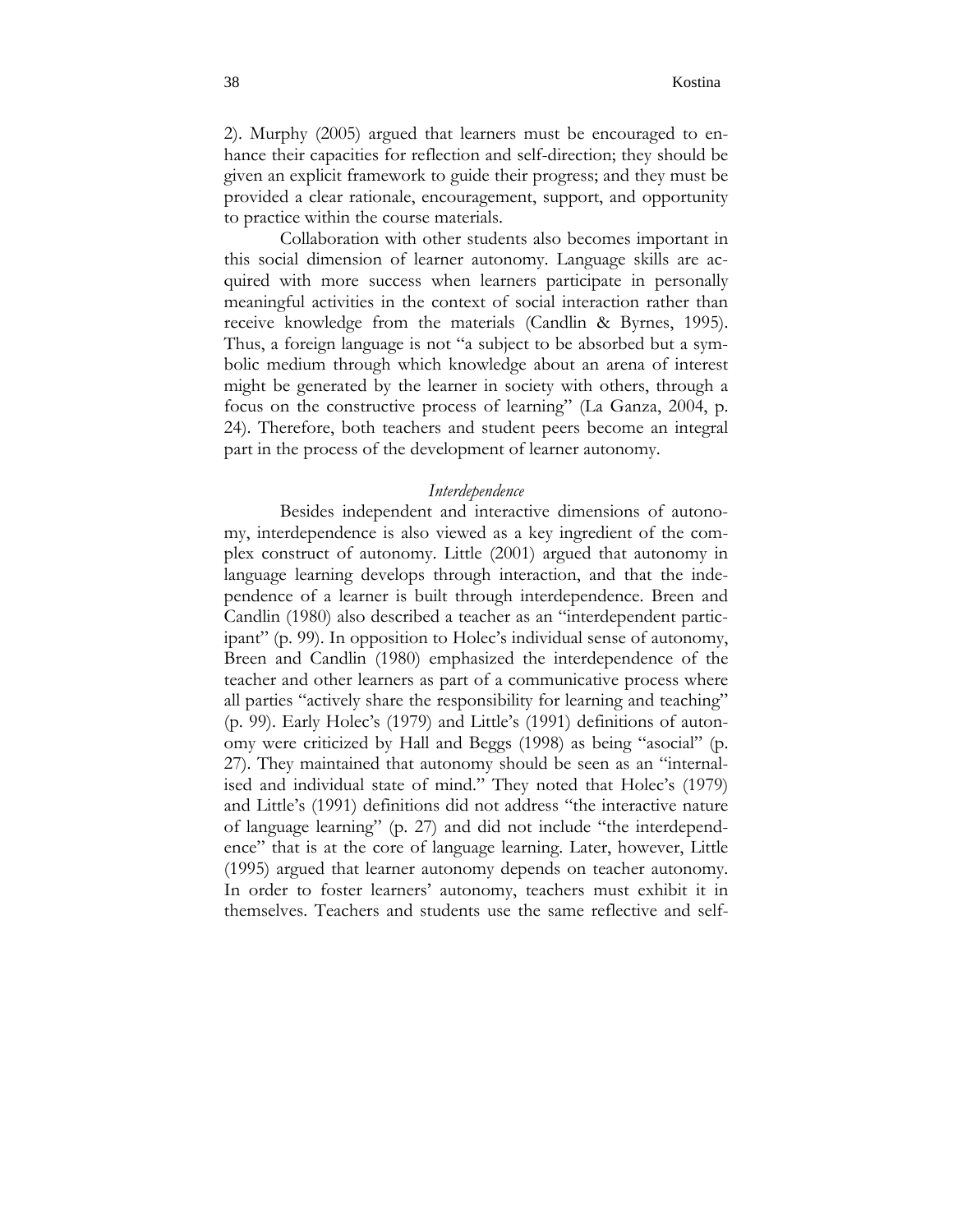directing strategies for different goals: teachers, for managing their classrooms and students, for learning. Hence, teachers who wish to promote greater learner autonomy need to "start with themselves," and should reflect on their own beliefs, practices, experiences, and expectations of the teaching and learning situation (Little, 1995; Smith, 2001). Therefore, according to the interdependent perspective, learner autonomy is dependent on teacher autonomy and vice versa. As a social construct autonomy is seen as a result of interdependent relationships whereby both teachers and learners share responsibility for the learning process.

Therefore, autonomy seems to be both an individual and a social construct. According to La Ganza (2004), autonomy "arises from juxtaposed objectivistic and constructivist notions of reality and knowledge" (p. 23). Autonomy is, thus, an individual systematic learner progression leading to competencies in learning (Holec, 1979), but it is also a subjective individual construction through social discourse (La Ganza, 2004). Using Ackermann's (1996) metaphor of learning process, which he described as "a dance between diving in and stepping out" (p. 32), I can conclude that autonomy is a result of the personal reflection (stepping out) as well as of social interaction (diving in).

#### *Interrelation*

A new perspective on learner autonomy has been developed by La Ganza (2001, 2004) and supported by Kostina (2011). According to the theory of Dynamic Interrelational Space (La Ganza, 2001, 2004) interaction is important for the development of learner autonomy. However, it goes beyond individual and social views of autonomy and includes an *emotional aspect* of interaction introducing the concept of interrelating. La Ganza (2008) stated that "interrelating implies more than just reciprocal action, which is sometimes referred to in the literature as interaction; rather, it implies establishing association, connection, verbally and non-verbally: interrelating comprises an affective dimension" (p. 370). According to La Ganza's model, it is not sufficient to define learner autonomy as a learner taking control or taking responsibility, but by the extent to which a learner can realize these achievements depends upon his or her relationship with the teacher. Therefore, learner autonomy is seen as an achievement, at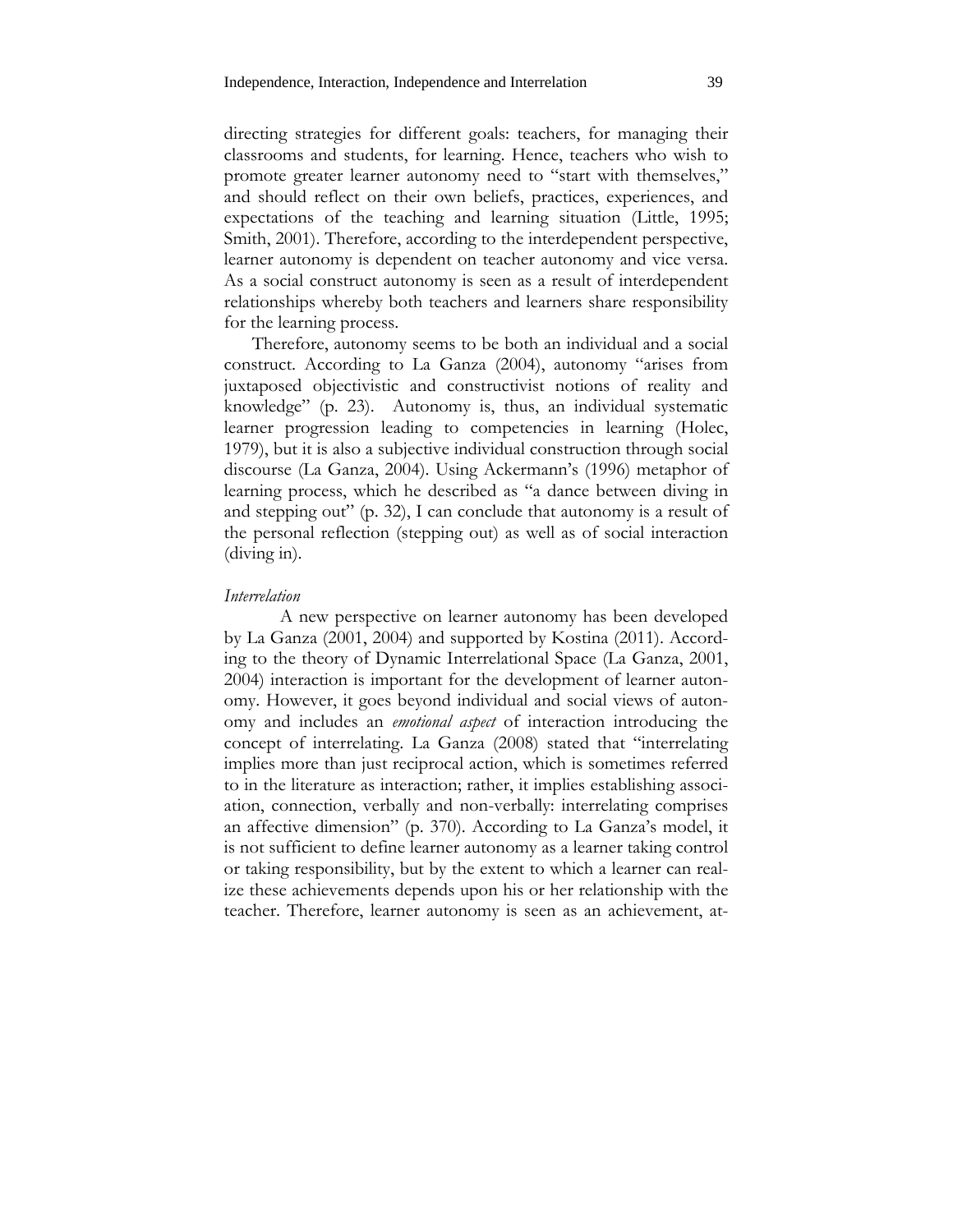tained interrelationally, between learner and teacher. It depends on how learner and teacher relate to each other and whether they develop relationships that are conducive to developing learner autonomy.

The core features of the Dynamic Interrelational Space model (see Figure 1) are the *dualities*, or sources of inner tension. These dualities  $(T+/T-$  and  $L+/L-)$  may be explained as states of tension that are perceived by teachers and learners.





*X*: T+ Teacher seeks to influence the learning experience and/ or to assist the learner.  $L +$  Learner accepts Teacher's influence on the learning experience and the assistance offered, or seeks Teachers' assistance



T- Teacher resistant: encourages Learner to initiate and / or define his or her work and / or define the learning experience

L + Learner seeks Teacher's assistance concerning work to be done or some clarification of the learning experience



T- Teacher resistant: encourages/ allows Learner to initiate and/ or define his or her work and / or define the learning experience

L- Learner seeks empowerment: indicates to Teacher that he or she would like to struggle alone to initiate and/or define his or her own work and/ or define the learning experience



T+ Teacher seeks to influence the learning experience and/ or to assist the learner. L - Learner seeks empowerment: indicates to Teacher that he or she would like to struggle alone to initiate and/or define his or her own work and/ or define the learning experience

Figure 1. The Dynamic Interrelational Space Model

Source: La Ganza, W. (2004). Learner Autonomy in the Language Classroom. PhD dissertation, Macquarie University.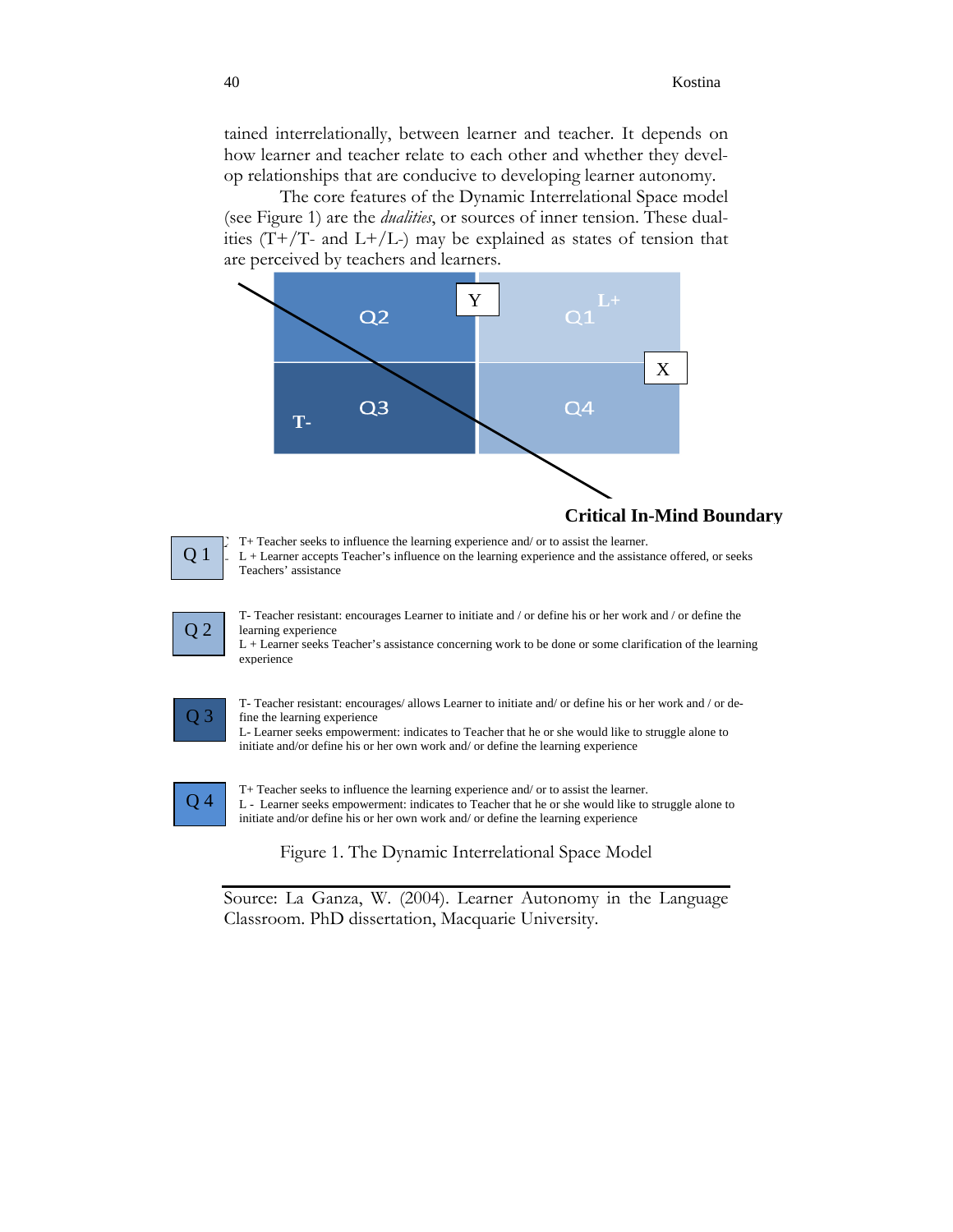T+ signifies that the teacher is trying to influence the learning experience; T- denotes that the teacher resists from this influence. L+ indicates the learner's willingness to accept the teacher's influence; and L- signifies the learner's resistance to the teacher's influence and/or his/her desire to seek empowerment to influence the learning experience in some way. La Ganza (2001, 2004) believed that the development of a learner's capacity to be autonomous mainly occurs in the Q3 interrelational climate. Such a climate is characterized by restraint and some discomfort on the part of the teacher. The learner here struggles in his/her learning process. The learner makes mistakes, experiences doubt and uncertainty, and resists appealing to the teacher for correct answers and solutions. Besides developing a capacity for resisting the influence of the teacher, the learner must also develop a capacity for persistence in using outside resources, as well as the teacher, for learning. The teacher, on the other hand, must develop a capacity for communicating to the learner and express to the learner that he/she is concerned for the student's well-being in this educational process. The teacher also needs to be able to cope with his or her own anxieties associated with facilitating the learning process, such as worry about "when or [when] not, and if so, how, to offer help to the learner should the learner not seek the teachers' influence" (La Ganza, 2008, p. 66). This model shows that a learner's capacity for development of autonomy can vary with different teachers depending on their interrelation.

Therefore, La Ganza (2004) believed that learner autonomy is only meaningful in the psycho-social context and only when the teacher and the learner interrelate. Hence, La Ganza (2001, 2004, 2008) saw the term *learner autonomy* as problematic because it only emphasizes one side of the dynamic relationship whereby the learner self-governs in isolation from external factors. "The paradox of learner autonomy is that the learner can be autonomous while in facilitating relationship with the teacher who is present externally, or, after satisfactory experiences of autonomy, internally" (La Ganza, 2008, p. 67). Therefore, La Ganza (2008) redefined the term learner autonomy as "the capacity of a learner to sustain a predominantly third quadrant interrelational climate in his or her experience- or a Q3 capacity" (p. 67).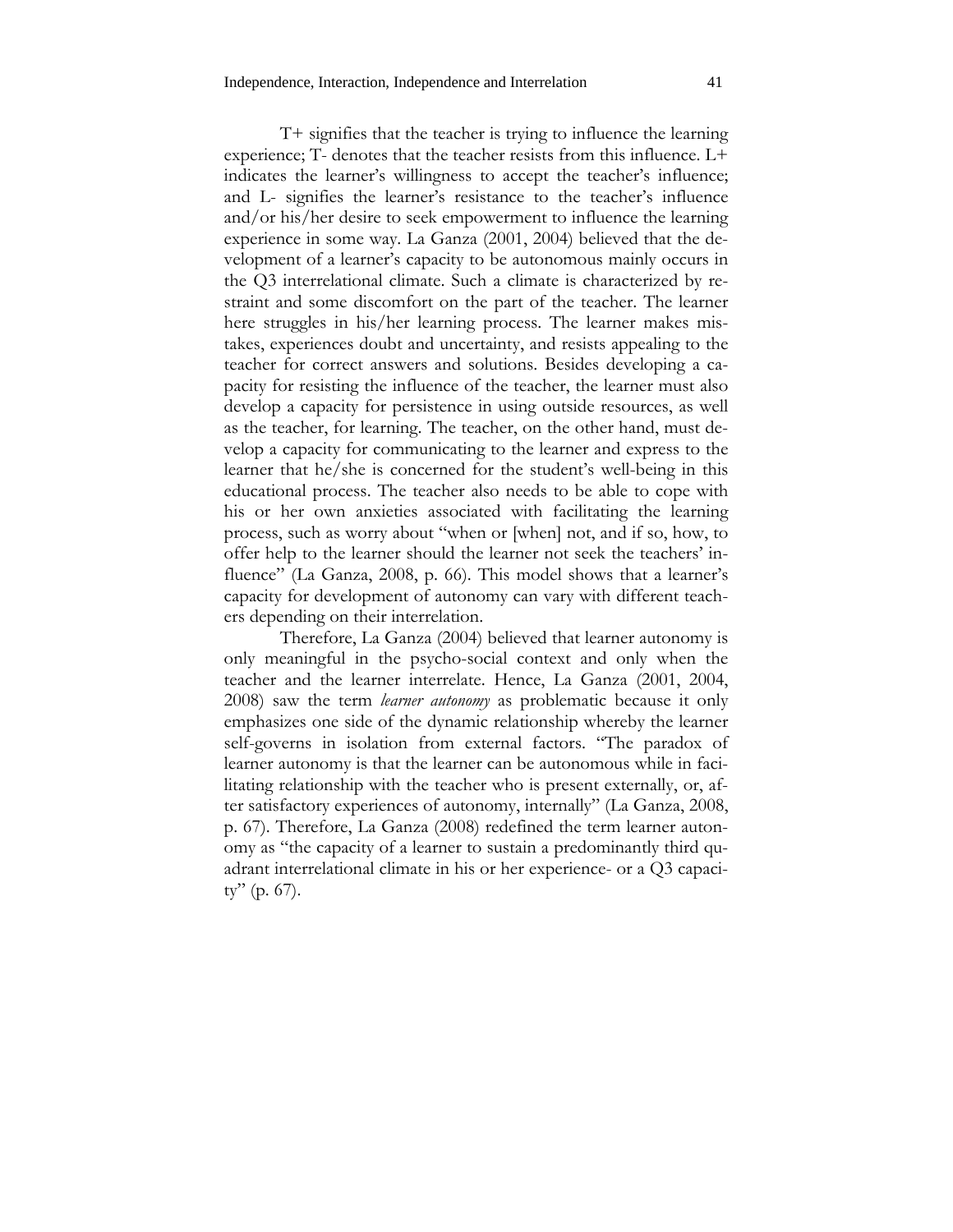Figure 1 shows a line going through quadrants 2 and 3 to quadrant 4. This line is the Critical In-Mind Boundary, which demonstrates the place where teacher-learner interrelating risks breaking down because of a lack of rigor. La Ganza believed that if this boundary is crossed, the online learner might feel isolated, while the teacher might also feel unsuccessful in fostering learner autonomy. The exact position of the Critical In-Mind Boundary depends on each teacher-learner relationship. Usually, the teacher receives a sign from the student that the boundary is about to be crossed, and that their connection is breaking down. The teacher might feel a loss of touch, after which the learner might drop out without a word. Thus, the relationship between the instructor and learner is effective within the boundary and breaks down beyond it. The role of the teacher is to maintain the boundary through a balanced student-instructor dialogue, which does not need to be verbal but must be affective.

La Ganza (2004) suggested that the instructor must *hold* the Q3 and to develop learner autonomy without crossing the Critical In-Mind Boundary. In the contexts where teachers do not interfere with the learning process of their students, they need to show concern for their students. Interrelating thus includes more than the social presence described by Rourke, Anderson, Garrison, and Archer (1999) or e-moderating discussed by Salmon (2003), neither one of which includes the affective aspect of the teacher-learner dialogue that needs to be maintained. In order for the instructor to successfully foster the learner's autonomy, he or she must engage intellectually and emotionally with the student. This emotional investment will also allow the teacher to feel connected to the student while they are engaged in the construction of knowledge. Such *in-mind* student-teacher dialogue can be evidenced through various communicative exchanges, whereby the teacher shows his or her concern and the student accepts it. However, such in-mind interaction often is nonverbal, which is more complicated to maintain online. In the face-to-face classroom "the blink of a learner's eye can appear to signal a refusal of what a teacher was offering" (La Ganza, 2004, p. 365). In the online environment, student-instructor interaction can be interrupted by the student's sudden silence and lack of responsiveness. Such interaction involves both intellectual and emotional engagement that must be constantly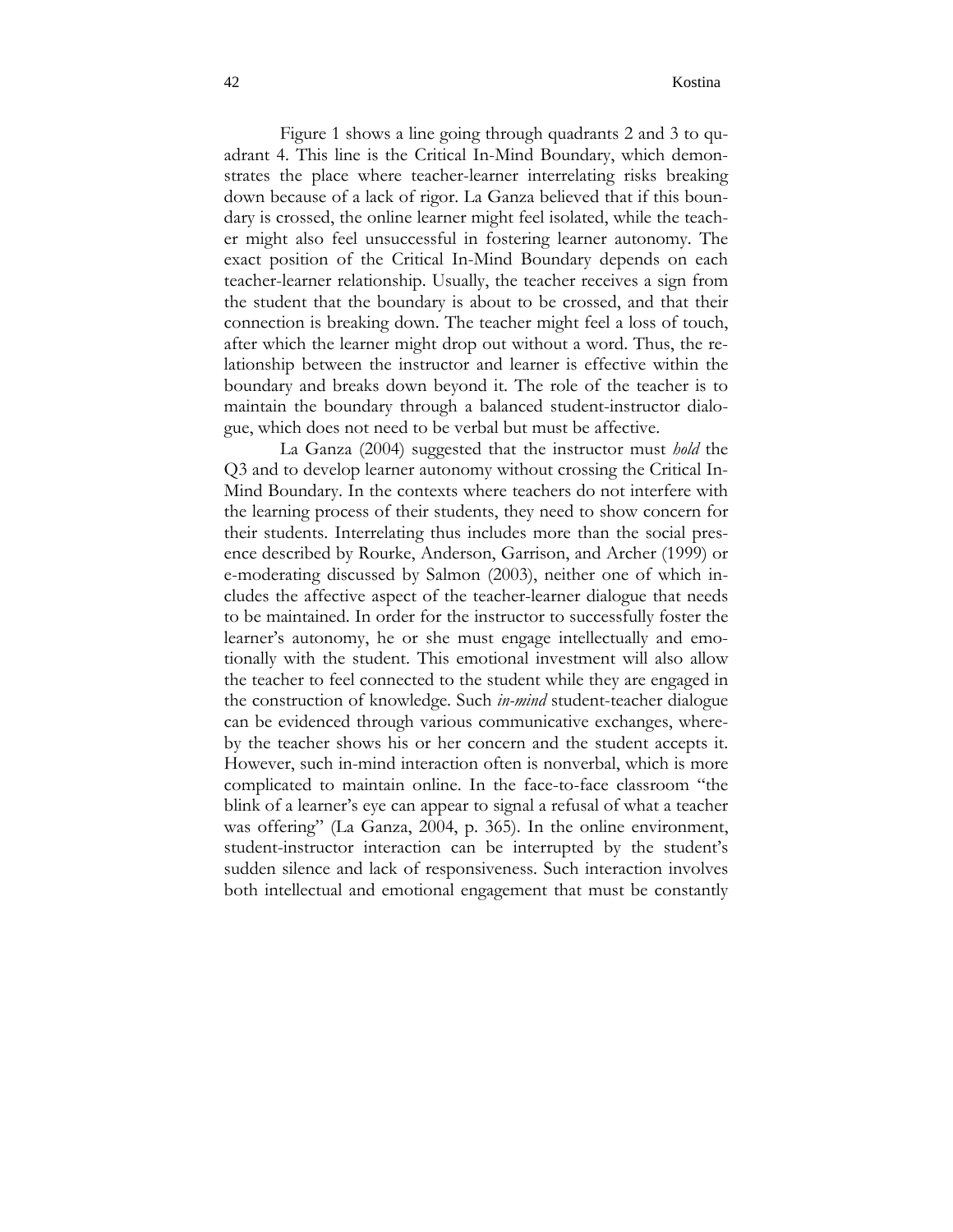maintained. Therefore, student-instructor dialogue is more than *interacting*; it is also *interrelating* (La Ganza, 2004).

To conclude, autonomy is a multi-level, multi-dimensional construct. As a *multi-level construct*, autonomy is a dynamic phenomenon that changes over time (Kostina, 2011). It is a progression from being dependent to being fully autonomous (Wenden, 1991). Autonomy also seems to be unique for different students. According to Little's (1991), "autonomy can take numerous different forms, depending on their age, their proficiency, and so on" (p.4). However, autonomy is not just something that happens on its own in the online classroom (Benson, 2001; White, 1995). It needs to be developed and supported by instructors (Hurd, 1998; Little, 2001). Specific instructor strategies that involve communication, interaction, and interrelating create a climate where autonomy can be fostered (Gibbs & Simpson, 2004; La Ganza, 2011)

As a *multi-dimensional construct*, autonomy is both an individual and a social concept. As such, autonomy includes a combination of skills that is related to the personal characteristics of the learner or is dependent on other ingredients, such as interaction with others, interdependence, and interrelation. This complex nature of autonomy that includes individual, social and interrelational dimensions can be visually illustrated by Figure 2.



Figure 2. Dimensions of Multi-level Multi-dimensional Construct of Autonomy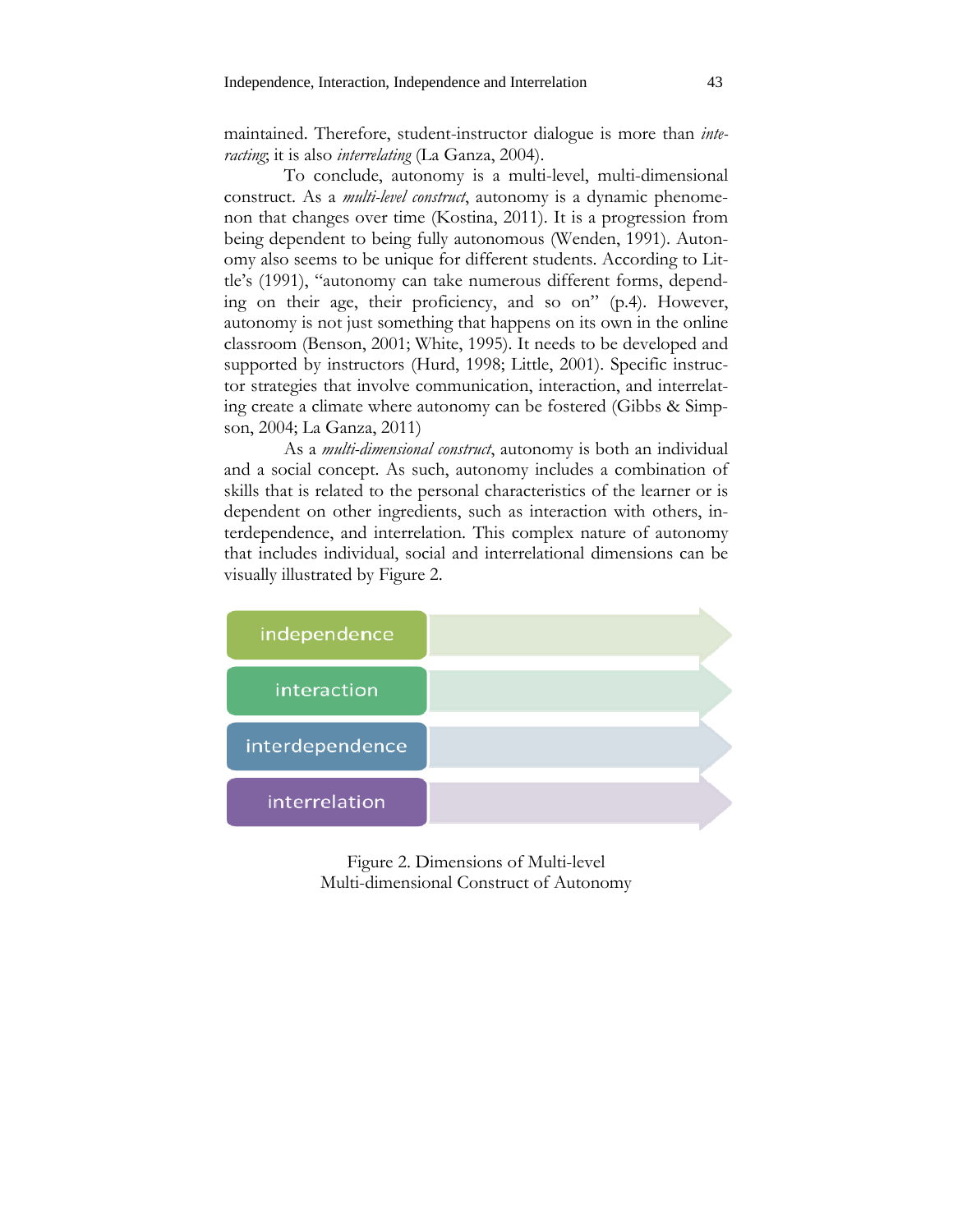# **Conclusion: Suggestions for Less Commonly Taught Language DL Teachers**

## *Independence*

In order to foster student autonomy without pushing the learner beyond the *critical in-mind boundary,* less commonly taught language DL teachers should understand the factors that contribute to students' feelings of isolation and use those techniques that are proven to promote students' feeling of connectedness and increase their autonomy. Since many students value communication with their instructor (Kostina, 2011), teachers need to provide detailed, timely, and individualized feedback and to be easy to reach. Establishing expectations for how soon students will receive their grades or how often they will hear from their teacher will promote student satisfaction and increase their feelings of connectedness. Developing rapport with students is also important. Teachers can start a course with icebreaking activities to ensure that students learn about each other and feel more comfortable contacting their peers during the course. Besides, posting some personal information about the teacher and even creating social networking opportunities within the class will also help connect with the students.

The less commonly taught language DL teachers should also remember that autonomy is a developmental construct. Each student in their classroom comes with an individual set of skills and a varying degree of autonomy. It is crucial for the teachers to tune into their students' abilities and adjust their instructional strategies accordingly. Through continuous communication with their students, and a quick assessment of their autonomy levels at the beginning of the course, an instructor can create a strategic approach for each individual student and provide more support to some learners while allowing others to take charge. In addition, creating an organized online environment that is easy to navigate, that contains printable materials, and various opportunities for practice have the potential to increase students' learning experience online. The use of a variety of media, especially for foreign language learning, can make studying online fun and can create differentiation where various activities can match diverse students' learning styles.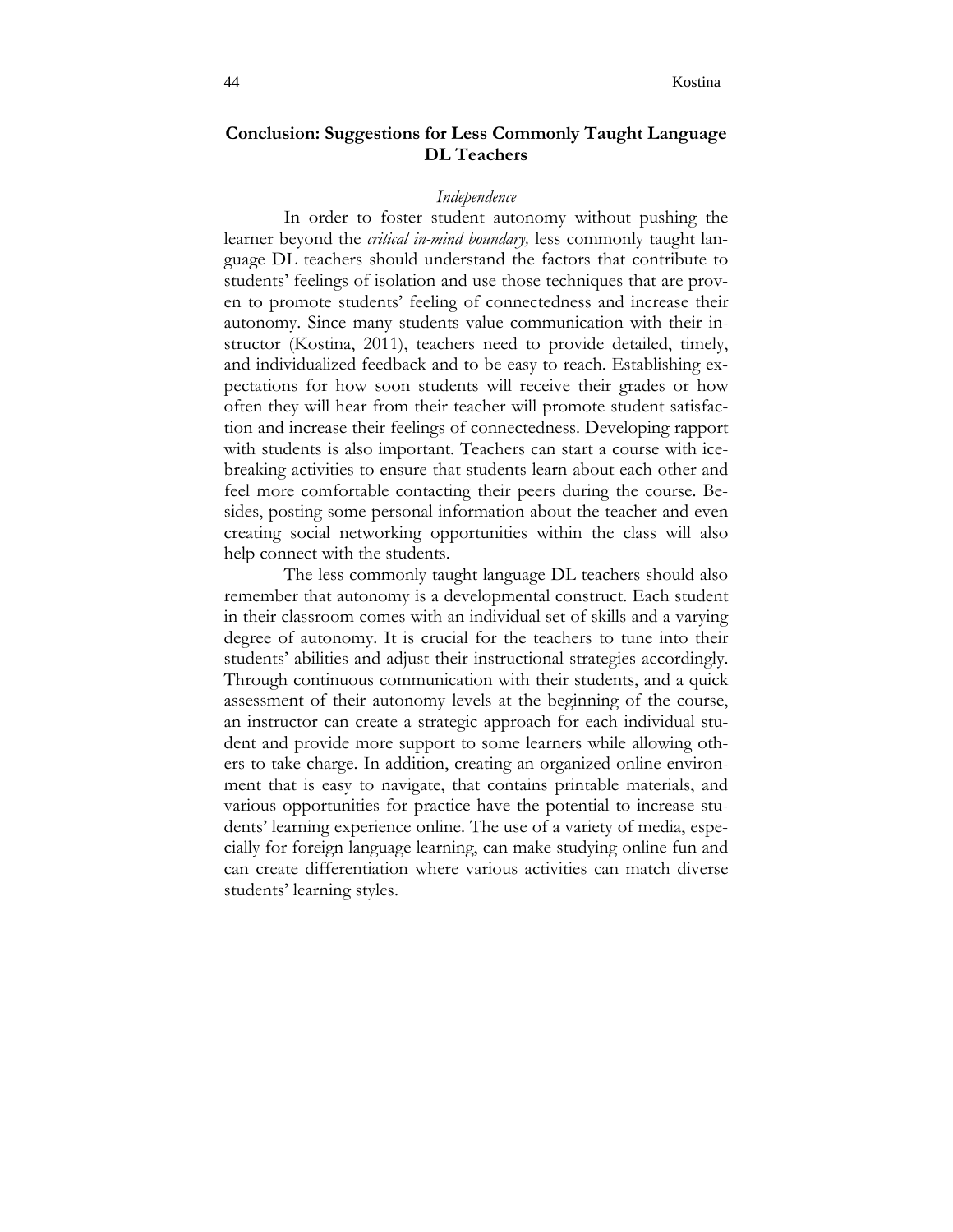#### *Interaction*

In a DL less commonly taught language classroom, the development of communicative competence seems of particular importance (Kostina, 2011). Therefore, teachers should structure their classes so that more time is devoted to the actual use of the language. It has been noted that many web-based language programs focus on reading, writing, and listening, rather than speaking (Ros I Sole & Hopkins, 2007). However, less commonly taught language DL teachers, just like face-to-face teachers should not revert to teaching grammar and passive language skills online, but should promote oral interaction and create opportunities for speaking in the target language. This need could be addressed by limiting grammatical presentations and posting more practice exercises online while freeing more time in the synchronous classroom for speaking. Less commonly taught language DL teachers should also not forget that in the online classroom peer discussions are as important as in the face-to-face context. Creating collaborative activities where students speak to each other in the target language will encourage students to develop their communicative skills and at the same time feel less isolated from others. Additionally, in a language DL classroom, the use of video for the synchronous classes seems to be of a great importance (Kostina, 2011). It makes the learning process more personal and close. It is also crucial for learners' listening comprehension and pronunciation.

Despite the fact that teachers' contact information is usually available to all students in a web-based course, research shows that it is not enough (Kostina, 2011). Because of the lack of natural conversations in the web-based DL classroom, online teachers need to implement strategies that encourage student-instructor and studentstudent dialogue (Pascarella & Terenzini, 2005; Hansson & Wenno, 2005). Therefore, such strategies as sending reminders, regular checkins, and the creation of collaborative tasks will promote these types of dialogue and will increase student satisfaction in the classroom.

# *Interdependence*

DL seems to be a very transparent environment where physical distance does not diminish people's ability to detect others' feelings and intentions (Kostina, 2011). A teacher needs to sense when to pull back and when to reach out to his/her students. Many students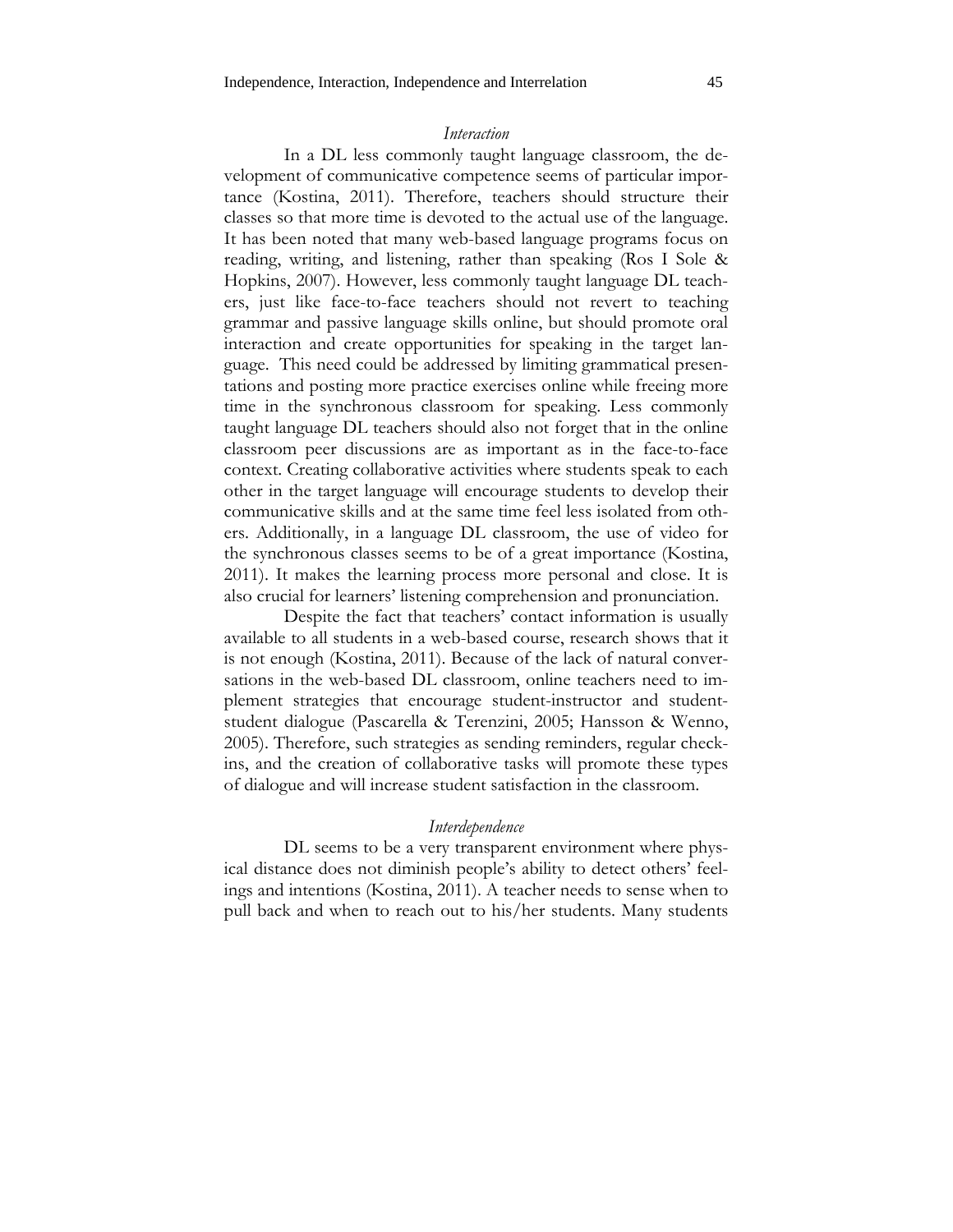demonstrate the need to solve problems, and even to struggle on their own (Kostina, 2011). Thus, the instructor needs to develop their own autonomy as it is interdependent with the autonomy of his/her students. In addition, instructor's effort and genuine interest in the topic can be contagious for their students (Kostina, 2011). Often, online teachers do not have enough room in the course for sharing their personal feelings about their subject with the students. However, teachers should allow their passion for the topic to guide their virtual classes, just it would guide their face-to-face discussions. Providing extra resources that ignite students' interest for the target language and culture, for example, will permit teachers to share their fascination with certain aspects of that language or culture and to demonstrate the instructors' effort. All this in turn may boost students' motivation and satisfaction.

# *Interrelation*

La Ganza (2001, 2004, 2008) provides several strategies for continuously showing care for their students in order to maintain an interrelational climate where both teacher and student resist influencing each other on the academic level. Instructors in such a climate need to create a very strong affective bond with students to allow them to struggle on their own and still feel connected. La Ganza believes that for this task, the teacher must be a perceptive resource, a participant observer, and a supporter of each learner's individuality. As a *perceptive resource,* the teacher needs to invite consultation and welcome it when it occurs. He/she needs to provide meaningful help to the student's inquiries and reply to requests, indicating that the learner's questions have priority in the teacher's schedule. The instructor should also follow up on the situations that reflect any uncertainty. As a *participant-observer,* the instructor should use individual learning contracts and demonstrate genuine interest in what the learner might discover, showing empathy for the learner. The instructor should also make an occasional discreet inquiry, reassuring the learner that he/ she is thinking about him/her. Being *supportive of each learner's individuality* means to encourage discussion on various topics and to seek the learner's opinions about the areas of his/her expertise and experience (La Ganza, 2004).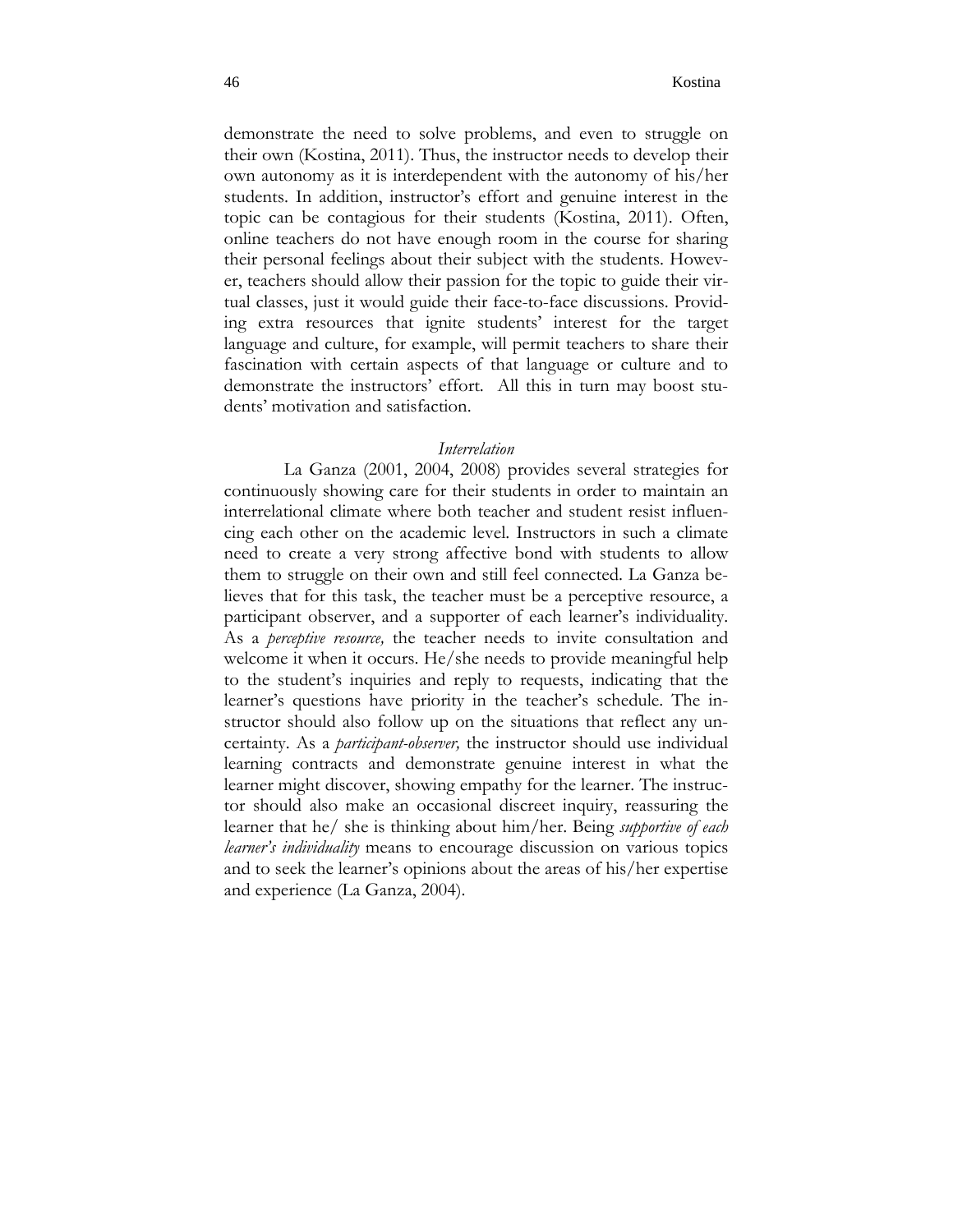# **References**

- Ackermann, E. (1996). Perspective-taking and object construction: Two keys to learning. In Y. Kafai and M. Resnick (Eds). *Constructionism in Practice: Designing, Thinking and Learning in a Digital World*  (pp. 25–35). Mahwah, NJ: Lawrence Erlbaum.
- Benson, P. (2001). *Teaching and researching autonomy in language learning*. Harlow, England: Pearson Education Limited.
- Benson, P., & Voller, P. (Eds.) (1997). *Autonomy and independence in language learning*. London: Longman.
- Boud, D (1988). *Developing Student Autonomy in Learning*. London: Kogan Page.
- Breen, M. P., & Candlin, C. N. (1980). The essentials of a communicative curriculum in language teaching. *Applied Linguistics, 1*(2), 89- 110.
- Breen, M., & Mann, S. (1997). Shooting arrows at the sun: Perspectives on a pedagogy for autonomy. In P. Benson & P. Voller (Eds), *Autonomy and independence in language learning* (pp. 132–49). London: Longman
- Camilleri, G. (Ed.). (1999). *Learner autonomy The teachers' views*. Strasbourg: Council of Europe.
- Canale, M., & Swain, M. (1980). Theoretical basis of communicative approaches to second language teaching and testing. *Applied Linguistics, 1*(1), 1-47.
- Candlin, C., & F. Byrnes (1995). Designing for open language learning – Teaching roles and learning strategies. In S. Gollin (Ed .), *Language in distance education: How far can we go?* Proceedings of the NCELTR conference. Sydney: NCELTR, 126-141.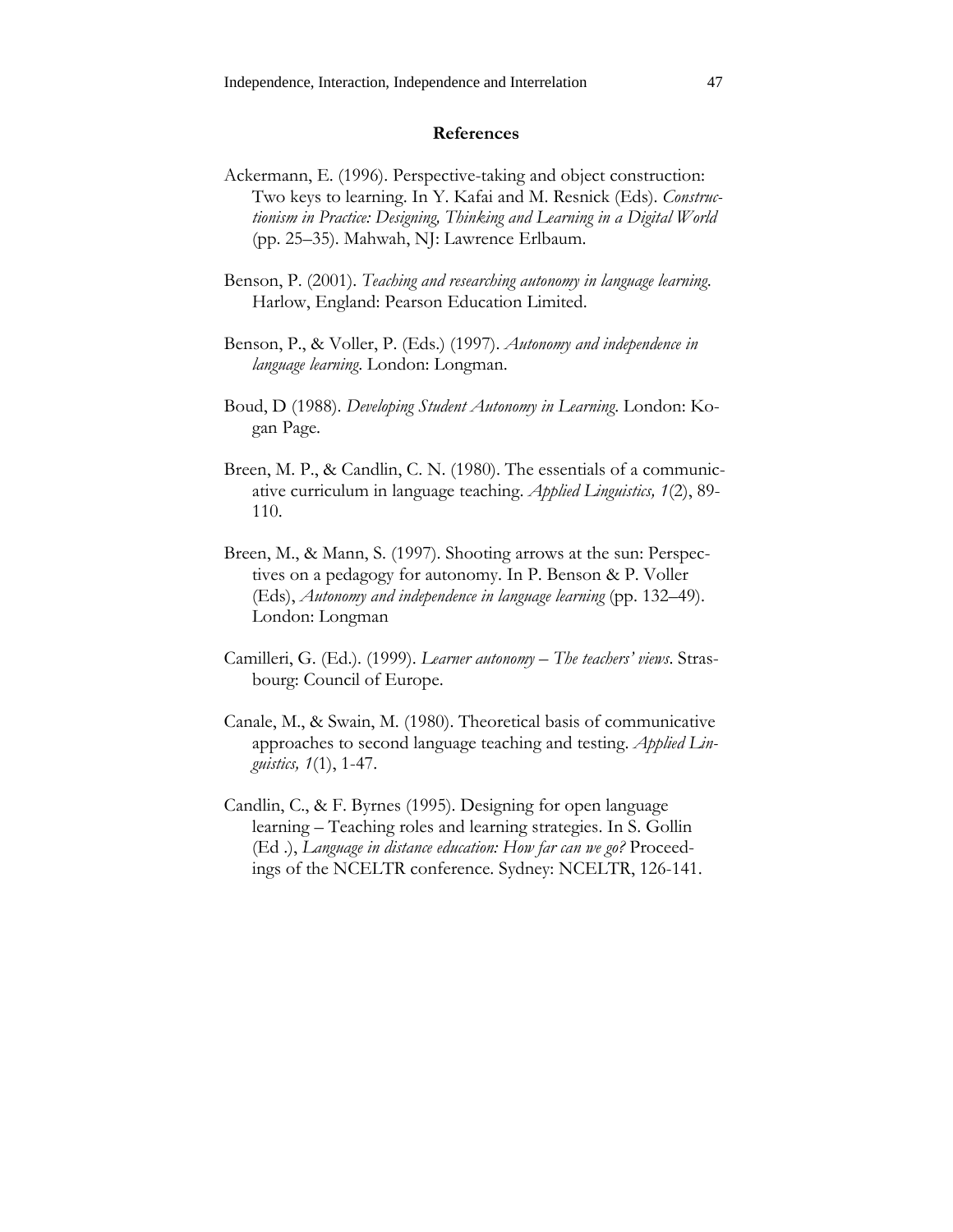- Chan, V. (2001). Readiness for learner autonomy: What do our learners tell us? *Teaching in Higher Education, 6* (4), 505-519.
- Chan, V. (2003). Autonomous language learning: Teacher's Perspectives. *Teaching in Higher Education*, *8*(1), 33-54.
- Candy, 1991. *Self-direction for Lifelong Learning.* California: Jossey-Bass.
- Dam, L. (1995). *Learner autonomy 3: From theory to classroom practice*. Dublin: Authentik.
- Dickinson, L. (1995). Autonomy and motivation: A literature review. *System 23* (2), 165–174.
- Fleming, S., Hiple, D., & Du, Y. (2002). Foreign language distance education: The University of Hawai'i experience. In C.A. Spreen (Ed.), *New technologies and language learning: Case in the less commonly taught languages* (Technical Report # 25; pp. 13-54). Honolulu, HI: University of Hawai'i Second Language Teaching and Curriculum Center.
- Gibbs, G., & Simpson, C. (2004) Conditions under which assessment supports students' learning. *Learning and Teaching in Higher Education*. 1 (1), 3-31.
- Hall, D., & Beggs, E. (1998). Defining learner autonomy. In W. A. Renandya & G. M. Jacobs (Eds), *Learners and language learning,(*pp. 26–39). Singapore: SEAMEO Regional Language Centre.
- Hansson, H., & Wenno, E. (2005). Closing the distance: compensatory strategies in distance language education. In B. Holmberg, M. Shelley, & C. White (Eds.), *Distance education and languages* (pp. 1– 19). Clevedon, England: Multilingual Matters.
- Hara, N., & Kling, R. (1999). Students' frustrations with a web-based distance education course. *First Monday, 4* (12), http://www.firstmonday.dk/issues/issue4\_12/hara/index.html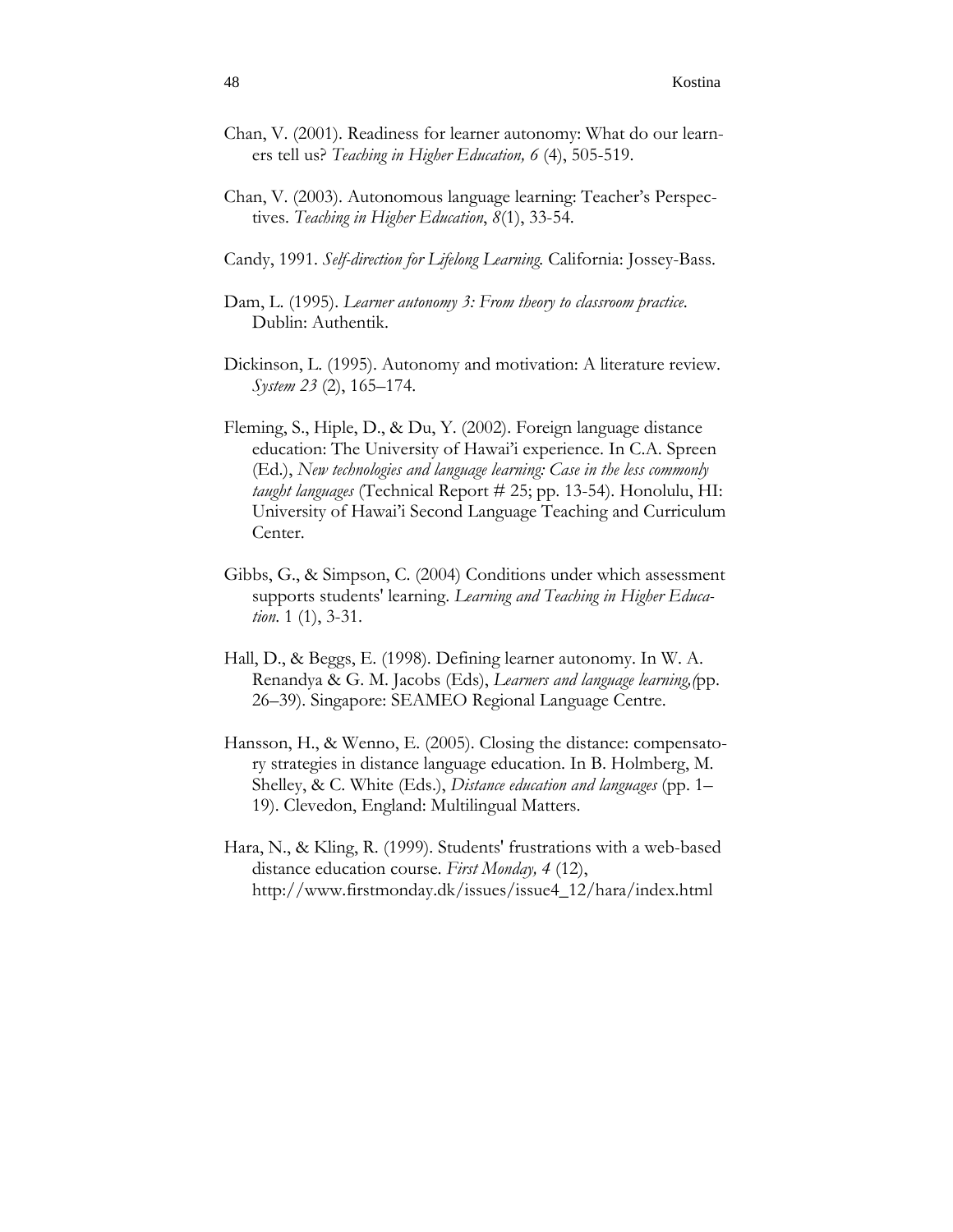- Holec, H. (1981). *Autonomy in foreign language learning* (first published 1979, Strasbourg: Council of Europe). Oxford: Pergamon.
- Holmberg, B. (1986). *Growth and structure of distance education*. London: Croom Helm.
- Hurd, S. (1998) Too carefully led or too carelessly left alone? *Language Learning Journal,* 17, 70–4.
- Kelly, G. A. (1955). *The psychology of personal constructs.* New York: Norton.
- Knowles, M. S. (1980). *The modern practice of adult education* (revised and updated). Chicago: Association Press (originally published in 1970).
- Kohonen, V. (1992) Experiential language learning: Second language learning as cooperative learner education. In D. Nunan (ed.) *Collaborative Language Learning and Teaching* (pp. 14–39). Cambridge: Cambridge University Press.
- Kostina, M. (2011). Exploration of student perceptions of autonomy, student-instructor dialogue and satisfaction in a web-based distance learning classroom. (Doctorate dissertation). The University of Iowa, USA.
- Kötter, M. (2001). Developing distance learners' interactive competence – Can synchronous audio do the trick? *International Journal of Educational Telecommunications*,7 (4), 327–353.
- La Ganza, W. (2001). Out of sight not out of mind: Learner autonomy and interrelating online. *Information Technology, Education and Society 2*(2), 27–46.
- La Ganza, W. (2004). Learner Autonomy in the Language Classroom. (Doctorate dissertation), Macquarie University, Australia.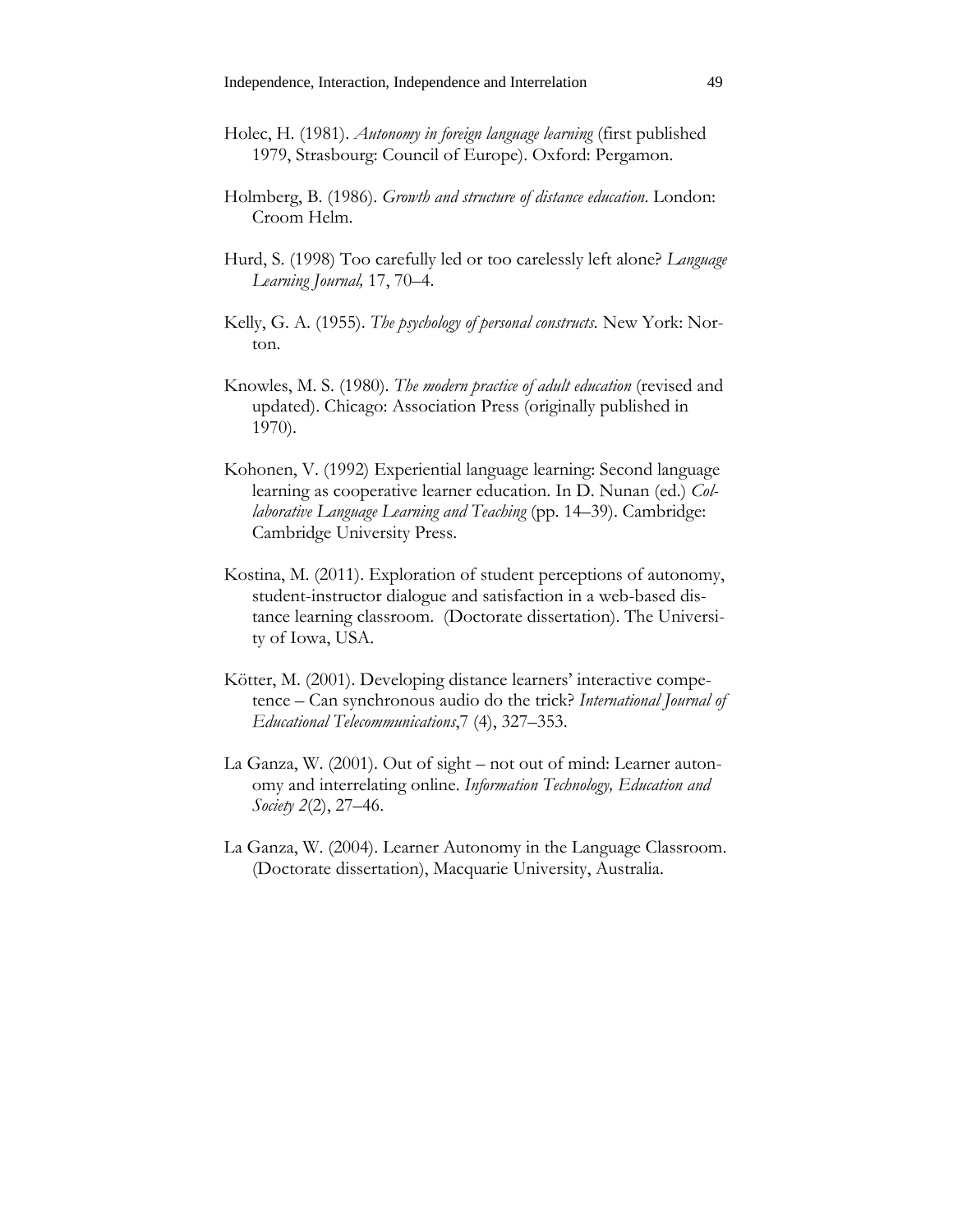- La Ganza, W. (2008). Learner autonomy-teacher autonomy: Interrelating and the will to empower. In T. Lamb & H. Reinders (Eds.), *Learner and teacher autonomy: Concepts, realities, and responses* (pp. 63- 79). Philadelphia: John Benjamins.
- Little, D. (1991) *Learner Autonomy: Definitions, Issues and Problems.* Dublin: Authentic Language Learning Resources Limited.
- Little, D. (2001) How independent can independent language learning really be? In J. Coleman, D. Ferney, D. Head and R. Rix (eds), *Language-learning Futures: Issues and Strategies for Modern Languages Provision in Higher Education* (pp. 30–43). London: Centre for Information on Language Teaching and Research (CILT).
- Littlejohn, A. (1985). Learner choice in language study. *ELT Journal, 39,* (4), 253-61.
- Murphy, L. (2005). Critical reflection and autonomy: A study of distance learners of French, German and Spanish. In B. Holmberg, M. Shelley, & C. White (Eds.), *Distance education and languages: Evolution and change* (pp. 20–39). Clevedon, England: Multilingual Matters.
- Pascarella, E. T., & Terenzini, P. T. (2005). *How college affects students: A third decade of research, Volume 2*. San Francisco: Jossey-Bass.
- Rogers, D., & A. Wolff (2000). El espanol…ia distancia!: Developing a technology-based distance education intermediate Spanish course. *Journal of General Education 49(*1), 44–52.
- Ros i Solé, C., & Hopkins, J. (2007). Contrasting Two Distance Language Learning Contexts. *Distance Education 28* (3), 351-370.
- Sheerin, S. (1991). State of the art: self-access. *Language Teaching*, *24* (3), 153-157.
- Smith, R. C. (2001). Group work for autonomy in Asia. *The AILA Review*, *15,* 70–81.